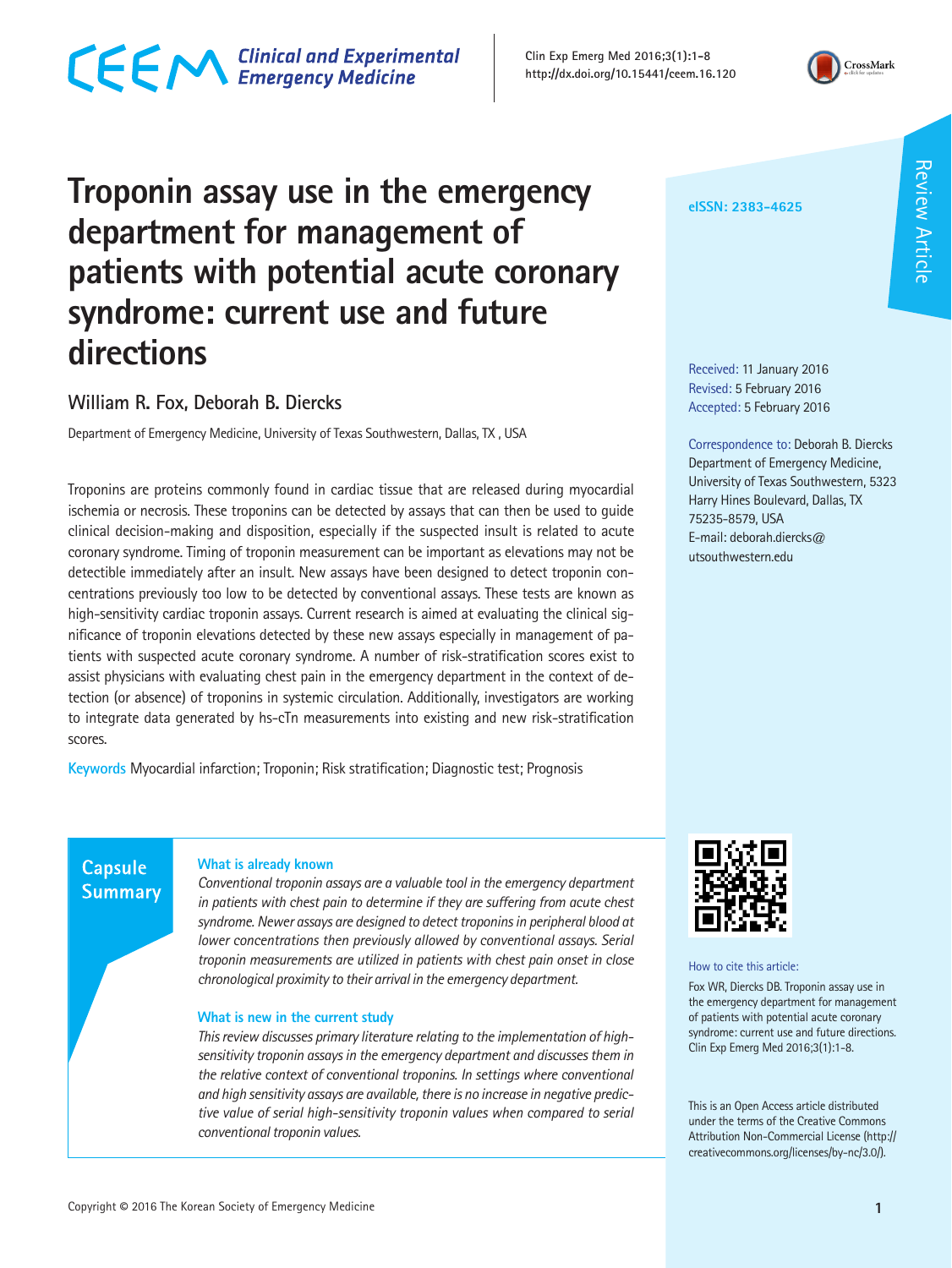### CEEM **INTRODUCTION**

The thorough evaluation and accurate diagnosis of the myriad of disorders that cause chest pain is of utmost importance for the emergency department (ED) physician. Time-sensitive management and dispositions are essential to the health of the almost 6 million Americans who come to the ED with chest pain every year.<sup>1</sup> The diagnosis of non-ST segment myocardial infarctions depends on the detection of proteins specific to cardiac tissue in the bloodstream.<sup>2</sup> The presence of troponins, creatine kinase, and other proteins in the bloodstream merits close attention, as patients may require aggressive interventions (i.e., catheterization) to prevent further damage to cardiac tissue. Thus, early detection of cardiac troponins (cTns) specifically can alter patient dispositions from the ED. Questions have been raised, however, about the diagnostic accuracy of troponin detection in the ED. Specifically, concerns still exist as to the appropriate timing and the actual detection of clinically significant troponin elevations. This has led to significant research and development of novel troponin assays. These new detection methods are known as "high-sensitivity cardiac troponins" (hs-cTn) and have been a promising avenue for potentially detecting previously-missed clinically significant myocardial damage. The goal of this review is to discuss basic aspects of troponins; their use in the ED management of patients with suspected acute coronary syndrome (ACS), while also exploring the ongoing research relating to high-sensitivity troponins, and how they compare to the standard of care. In this review will also answer the questions relating to what changes practitioners can expect with the further development and increased availability of hs-cTn detection in the United States. Finally, the review will discuss risk stratification strategies to assist providers in determining disposition for patients with suspected ACS from the ED when utilizing these new assays.

#### **BACKGROUND**

cTns are proteins distributed within the cytoplasm and sarcomere of a cardiac myocyte. A small amount of the protein is located in the cytoplasm, with the vast majority remaining in the sarcoplasmic reticulum. Specifically, there are three subunits that make up the troponin complex. There is an inhibitory component (troponin I), a tropomyosin binding component (troponin T), and a calcium binding component (troponin C). $3$  The T and I subunits (cTnT and cTnI, respectively) are specific for cardiac muscle, and thus can serve as suitable markers for cardiac injury. Detection of these specific troponins can be modulated based on a number of factors, including duration of hypoxia and perfusion, however limit-

ed, of affected area.<sup>4</sup> Though cTns are specific for cardiac myocytes, they can be released by a number of other pathologic causes in the body including sepsis, chronic kidney disease, hypertensive emergency, gastrointestinal bleeds, stroke, and rhabdomyolysis. In these situations detection of troponin may be a result of release of the 5% to 8% of the cytosolic component of troponin in response to myocyte cell turnover, cellular release of degradation products, and increased cellular wall permeability.<sup>5,6</sup> This reinforces the need for appropriate clinical consideration of troponin elevations in patients where ACS may not be the only pathology.<sup>7</sup> In one paper, researchers noted that the diagnosis of acute myocardial infarction (MI) is not definite with solely an elevated troponin. Authors showed 804/4,928 had elevated hs-cTnI (measured on TnI-Ultra; Siemens Healthcare Diagnostics, Tarrytown, NY, USA) but that 277 patients with elevated cTnI had final cardiovascular diagnoses other than type I MI, including patients with congestive heart failure, dysrhythmias, and hypertension. Additionally, 438 of those patients had noncardiovascular diagnoses including infection, intracranial hemorrhage, and blood loss. The study does comment that higher troponin elevations ( $>1 \mu q/L$ ) had a much higher likelihood of being an MI as opposed to smaller elevations. The study is limited, however, as there was no set guideline or protocol for when physicians would send a troponin, thus potentially increasing the rate of alternate diagnoses. Despite this limitation, it serves as a solid example of the lack of specificity of troponin elevations, and by extension the hazard of directly attributing troponin elevation to acute coronary syndrome.<sup>8</sup>

#### **CONVENTIONAL TROPONIN TIMING**

The timing of troponin elevation after an ischemic event is another topic of research, as serial troponin measurements have been found to be an effective tool to detect developing myocardial injury. Initial research on troponins has shown cTnT and cTnI are most commonly elevated 4 to 9 hours after myocardial injury, with a peak at 12 to 24 hours. These enzymes may remain elevated in the blood for 7 to 14 days.<sup>3</sup> Thus, the time from onset of chest pain is crucially important for ED practitioners to discern, as troponin elevations may not be detected with commonly used assays if the insult occurred immediately prior (i.e., less than two hours) to presentation. To account for this discrepancy, practitioners will frequently "observe" patients who lack the electrocardiographic (ECG) changes indicative of ST-segment myocardial infarctions in addition to having a negative initial troponin. The observation period usually involves repeat physical examinations and telemetry monitoring along with repeat cTn measurements over a period of hours. Many researchers have attempted to char-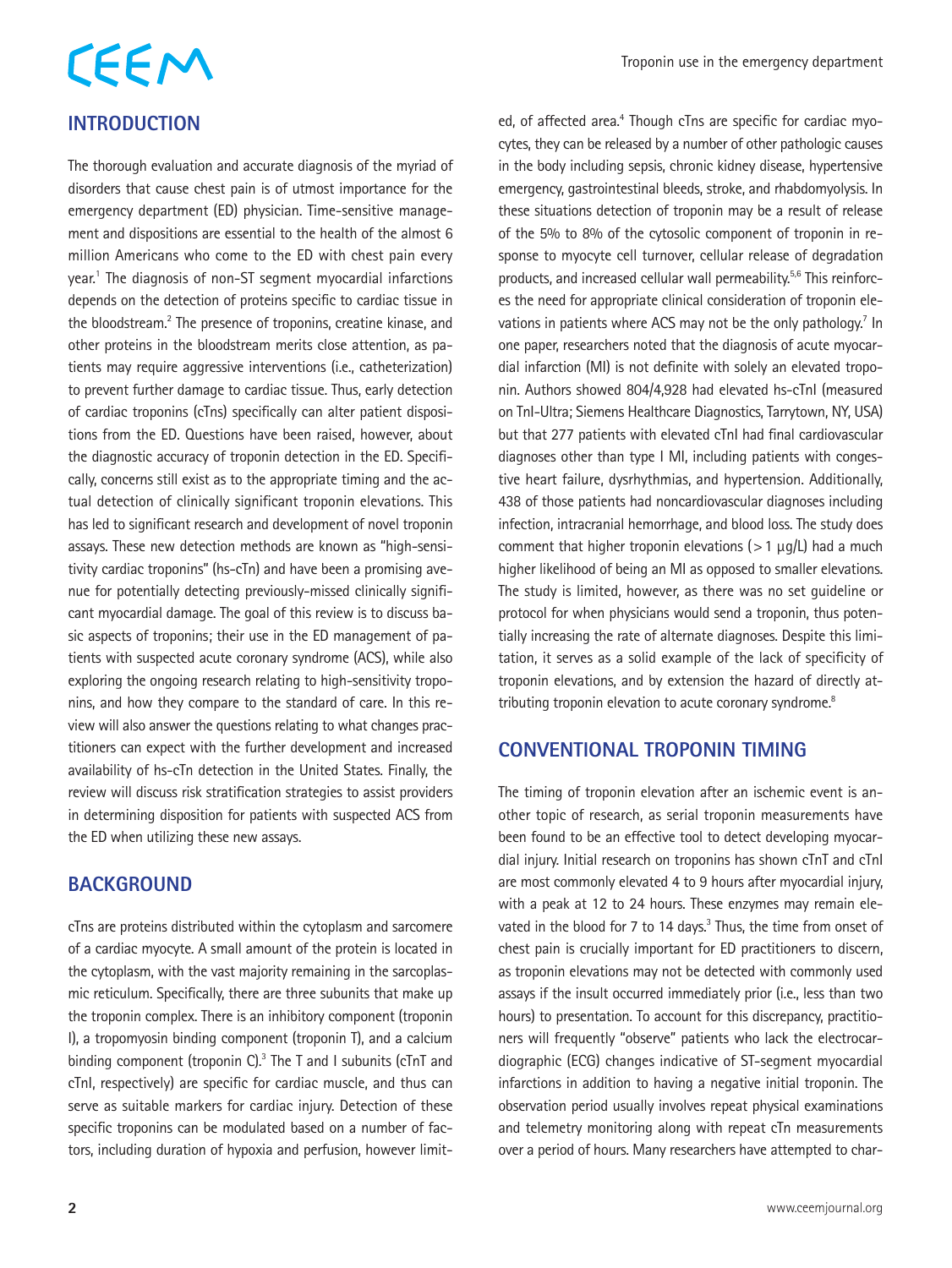acterize the minimum time necessary for this observation period in order to improve ED throughput while encouraging safe disposition. Early work cited cTn reevaluation 6 to 8 hours after presentation.<sup>3</sup> However, these time points are not as feasible in the ED where patient flow is crucial, frequently leaving admission to the inpatient wards or observation units as the only appropriate dispositions. Based on further research regarding troponin release and measurements, other researchers have determined that a 2 to 3 hours time point for re-measurement may be appropriate in certain patients.<sup>9</sup> Studies have shown improved sensitivities with serial troponin measurements in patients with chest pain that developed 6 to 24 hours prior to ED presentation.<sup>10</sup> In conjunction with risk stratification scores (reviewed later in this paper) researchers noted that in appropriately risk-stratified patients, chest pain evaluation with standard troponin I at 0 and 2 hours lead to decreased disposition times without any significant increase in major adverse cardiac events when compared to a "standard" serial troponin measurement at 0h, followed by a second troponin at 6 to 12 hours after an observation period. Patients found to be low risk on the "accelerated diagnostic protocol" were scheduled to have a stress test within 72 hours, which may not be feasible in certain centers with high ED volumes and limited ability for close follow-up with specialists.<sup>11</sup>

#### **HIGH-SENSITIVITY TROPONINS**

As the detection of cardiac injury via troponin elevation became the standard of care, further development of more sensitive assays occurred. This has led to decreased diagnostic cut-offs for the identification of a MI from 0.5 μg/L in first generation assays, to 0.01 μg/L in current contemporary assays, to 0.001 μg/L in high sensitivity troponins. Assays referred to as "high-sensitivity troponins" (hs-cTn) and can detect either troponin I or T.<sup>9</sup> The development of these more sensitive assays will theoretically reduce the number of patients with undetected myocardial injuries. While hs-cTn assays are not currently available in the United States, the body of literature is growing examining the clinical applications of hs-cTn. One meta-analysis compared high sensitivity troponins T and I to conventional troponins to evaluate for differences in sensitivity and specificity, in addition to negative predictive value (NPV) and positive predictive value (PPV) in a meta-analysis of 17 studies.<sup>12</sup> The authors found that hs-cTn had significantly increased sensitivity and NPV at the expense of specificity and PPV when compared to cTn measurements. Studies examining serial troponin measurements taken  $2.6 \pm 1.5$  (cTn) and  $2.5 \pm 1.4$  hours after admission show continued increases in sensitivity for hs-cTn and specificity for cTn. Additionally, the meta-analysis showed eleva-

# CEEM

tions in baseline hs-cTn but negative cTn had greater risk of death, nonfatal MI, or a combination of both versus those with both tests resulting negative. Interestingly, when comparing the NPVs of second cTn and hs-cTn measurements, the confidence intervals (CIs) significantly overlap (0.982 [95% CI, 0.977 to 0.986] for cTn, 0.985 [95% CI, 0.980 to 0.990]).<sup>12</sup> In the management of patients with suspected ACS in the ED increased sensitivity of hs-Tn has its drawbacks, as it may lead to increased unnecessary diagnostic testing and procedures.

Given the increased possibility of adverse outcomes with elevated hs-cTn, the need for close monitoring and evaluation of a patient with positive hs-cTn is important.12 A study compared hscTnT (Roche Elecsys) with third-generation cTnI (Abbott Diagnostics, Abbott Park, IL, USA) and cTnT (Roche Diagnostics, Rotkreuz, Switzerland) at both initial presentation and follow up. Researchers found that in a population of 332 ED patients,  $33.1\%$  (n = 110) had evidence of myocardial infarction, generating equivalent ROC-area under the curve's at baseline for hs-cTnT and thirdgeneration cTnI which were both superior to the cTnT assay. Additionally, using a delta troponin  $\geq$  20% greater than the initial troponin on repeat measurement (median time, 9.4 hours; range, 6 to 24 hours) increased specificity (80.6% to 93.7%) of the hs $cTnT$  assay at the expense of sensitivity (90.9% to 71.8%).<sup>13</sup> One publication discussed the introduction of hs-cTnT to an ED previously using cTnT. They retrospectively examined 137 patients with chest pain that had samples drawn suitable for cTn and hs-cTn (Roche Elecsys 2010) analysis. Researchers found an increase in diagnoses of myocardial ischemia and a decrease in the diagnosis of unstable angina when the hs-cTnT was used versus cTnT. There also was a significantly lower likelihood of myocardial damage if the hs-cTnT was negative  $\frac{1}{2}$  (<0.014  $\mu$ g/L per this study). It is important to note that in patients with elevated cTn, there was no significant change in the diagnostic rate of noncardiac chest pain, chest pain of unknown origin, and troponin elevation secondary to renal disease. Additionally, the study found a significant number of adverse events (death or acute myocardial infarction) in patients with elevated hs-cTnT but cTnT below the standard cutoff  $(<$  0.04  $\mu$ g/L) when compared to those with negative hs-cTnT and cTnT assays.<sup>14</sup>

Combining hs-cTnT measurements with ECG findings may be use to identify a group of patients with an extremely low risk for MI and death at 30 days.15 Researchers collected hs-cTnT (Roche Elecsys 2010) and ECG data from 14,636 patients who presented to the ED with chest pain. Of those patients, 8,907 patients had a negative (<5 ng/L) hs-cTnT and an ECG without evidence of ischemic ST-segment changes (elevation or depression). At 30 days, researchers found that in patients without ischemic changes on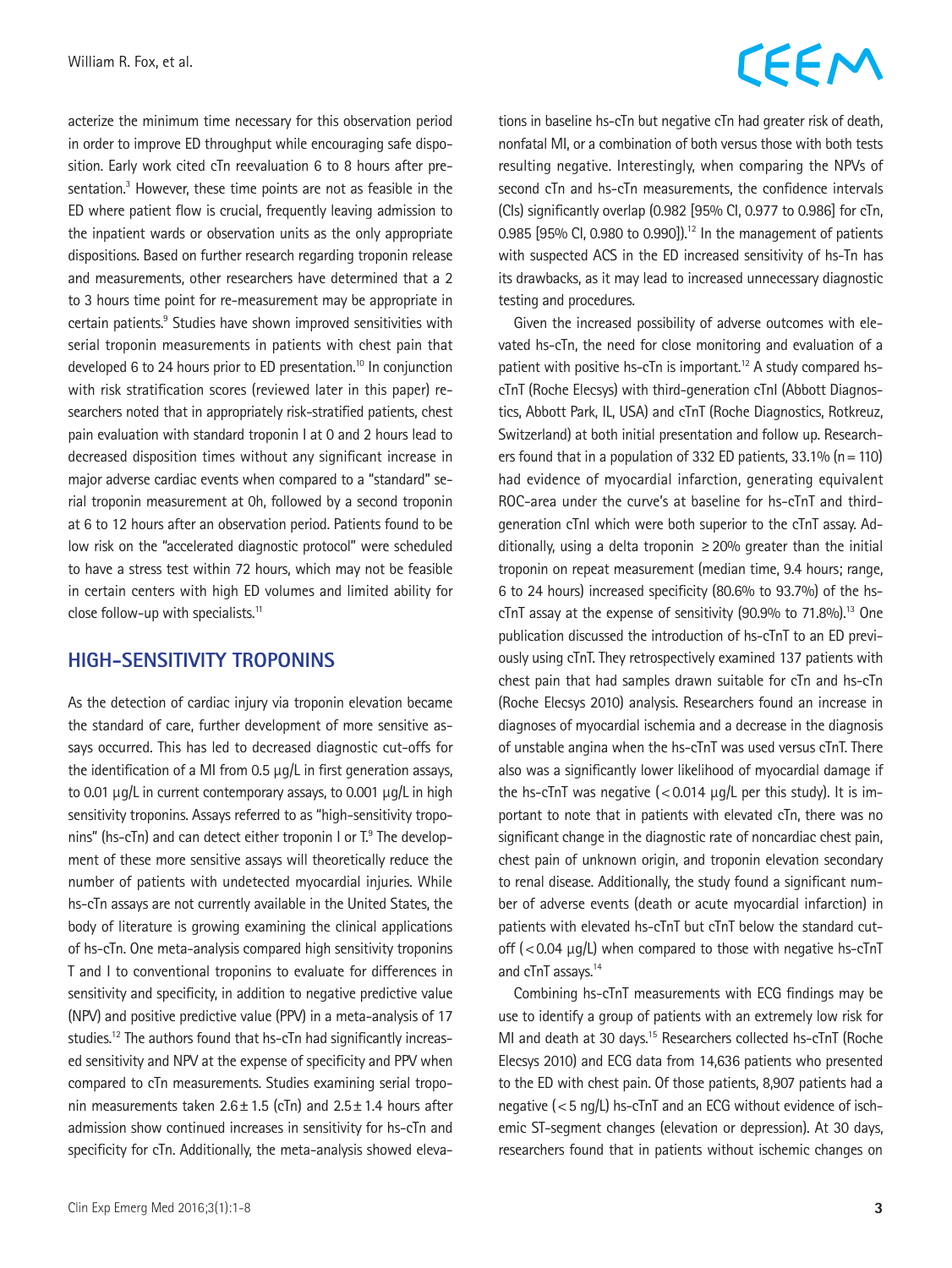ECG and a negative initial hs-cTnT, the NPVs of MI and death were calculated at 99.8% ( $n=15$ ) and 100% ( $n=2$ ), respectively. They also found that of the 15 patients with MI and negative hs-cTnT/ ECGs, 11 had chest pain for  $<$  2 hours prior to arrival in the ED.<sup>15</sup> This study highlights the need for consideration of timing of symptoms in relationship to troponin testing. Another study evaluated 718 consecutive patients with symptoms suggestive of MI with onset/peak of symptoms within 12 hours before presentation with four hs-cTn assays in addition to the standard of care, which included myoglobin and Creatine kinase-MB. They found that sample collection at two hours after chest pain initiation led to a significant improvement in the accuracy of the testing (measured by area under the curve) versus measurement of CK-MB/myoglobin.16

Current research has attempted to characterize the appropriate timing of troponin measurements with new high sensitive assays. A recent publication has validated a 1 hour algorithm that utilized a hs-cTn at presentation and 1 hour coupled with a history, physical, and EKG in a blinded diagnostic study. A cohort of 1,320 patients who presented to multiple centers with chest pain were divided into groups based on hs-cTn values (Roche Elecsys 2010) at presentation with "rule out" being defined as <12 ng/L and a change of the value at one hour  $<$  3 ng/L and a "rule in" defined as >52 ng/L measurement at baseline, or an absolute change of ≥5 ng/L. Of these entire cohort, 786 patients were stratified in the rule-out MI group based solely on the troponin values, which gave a sensitivity and NPV of 99.6% and 99.9%. Additionally, those in the "rule-out" group had a 30-day mortality rate of 0%. For patients in the "rule-in" category ( $n=216$ ), the actual number of patients with an acute MI was 169, leading to the calculation of a PPV of 78.2%. Based on just diagnostic thresholds of the hscTnT values, researchers were able to classify 75.9% of patients in rule out and rule in groups. The patients not fitting the criteria for "rule in/out" were classified to an observation group. This algorithm allows for a more rapid and effective disposition of patients, but authors noted similar 30 day and 2 years mortality data in the "rule in" and "observational" groups, thus meriting a higher index of suspicion and need for closer monitoring for those who do not have a negative hs-cTn value or the value increase over 2 hours.17 Two hour algorithms has been validated, as researchers have found that hs-cTnT (Roche Elecsys 2010) at 0 and 2 hours after presentation in appropriate patients could identify patients for stress testing, but with sensitivities/NPVs less than 100% and with large ( $>10\%$ ) 95% Cls.<sup>18</sup> Additionally, with highly sensitive assays, there is a noticeable drop in specificity likely due to the multiple systemic pathologies that could result in nonspecific elevations.

To examine the diagnostic capabilities of hs-cTn, Aldous and

colleagues enrolled patients with chest pain and no ST-elevation on their electrocardiogram and collected both cTnI and hs-cTnT measurements at 0 and 2 hours.<sup>19</sup> Their primary outcome was non-ST-segment elevation MI diagnosis with a secondary outcome of all-cause mortality, nonfatal myocardial infarction, and heart failure requiring admission. Researchers found that standard cutoffs for positivity at  $>14$  ng/L did not capture all patients with non-ST segment elevations, but that hs-cTn samples collected 4 to 6 hours after symptom onset gave a sensitivity of 100%. Additionally, the hs-cTnI assay more accurately predicted death and heart failure (hazard ratio [HR], 5.4; 95% CI 2.7 to 10.7; HR, 27.8; 95% CI, 6.6 to 116.4), while cTnI more accurately predicted nonfatal myocardial infarctions (HR, 4.0; 95% Cl, 2.4 to 6.7).<sup>20</sup> In patients with unknown coronary anatomy hs-cTnT elevations have been found to predict all-cause mortality and nonfatal MI when elevated, with gradually increasing hazard ratios of death or MI with increasing measured concentrations.<sup>19</sup>

#### **RISK STRATIFICATION**

A key aspect of management patients with suspected ACS is a clear determination of the factors that modulate the likelihood that a patient is having a coronary event. As newer generation troponins have decreased the need for a prolonged period of evaluation for serial biomarker assessment, ED physicians have the opportunity to identify those patients that can potentially managed in numerous locations such as early outpatient follow-up, an observation unit, or a traditional hospital admission. A number of clinical tools have been developed that incorporate contemporary troponin testing to aid practitioners in the ED determine the risk of an individual patient based on prior data from similar cohorts. The thrombolysis in myocardial infarction (TIMI), global registry of acute coronary events (GRACE), North American Chest Pain Rule, HEART, and the Emergency Department Assessment of Chest pain Score (EDACS) are some risk scores that may aid providers by providing quick and efficient access to synthesized data that can help risk stratify chest pain patients in the ED utilizing troponin results and clinical characteristics. Utilization of clinical tools can further aid disposition decision process.

#### **TIMI**

The TIMI score incorporated age  $\geq 65$ ,  $> 3$  risk factors for coronary artery disease (including a family history of CAD, hyperlipidemia, diabetes, active smoking, or hypertension), evidence of significant coronary stenosis (≥50% per researchers), ST-segment deviation, use of aspirin within past week, severe anginal symptoms, and elevated CK-MB or cTn. Event risk was calculated at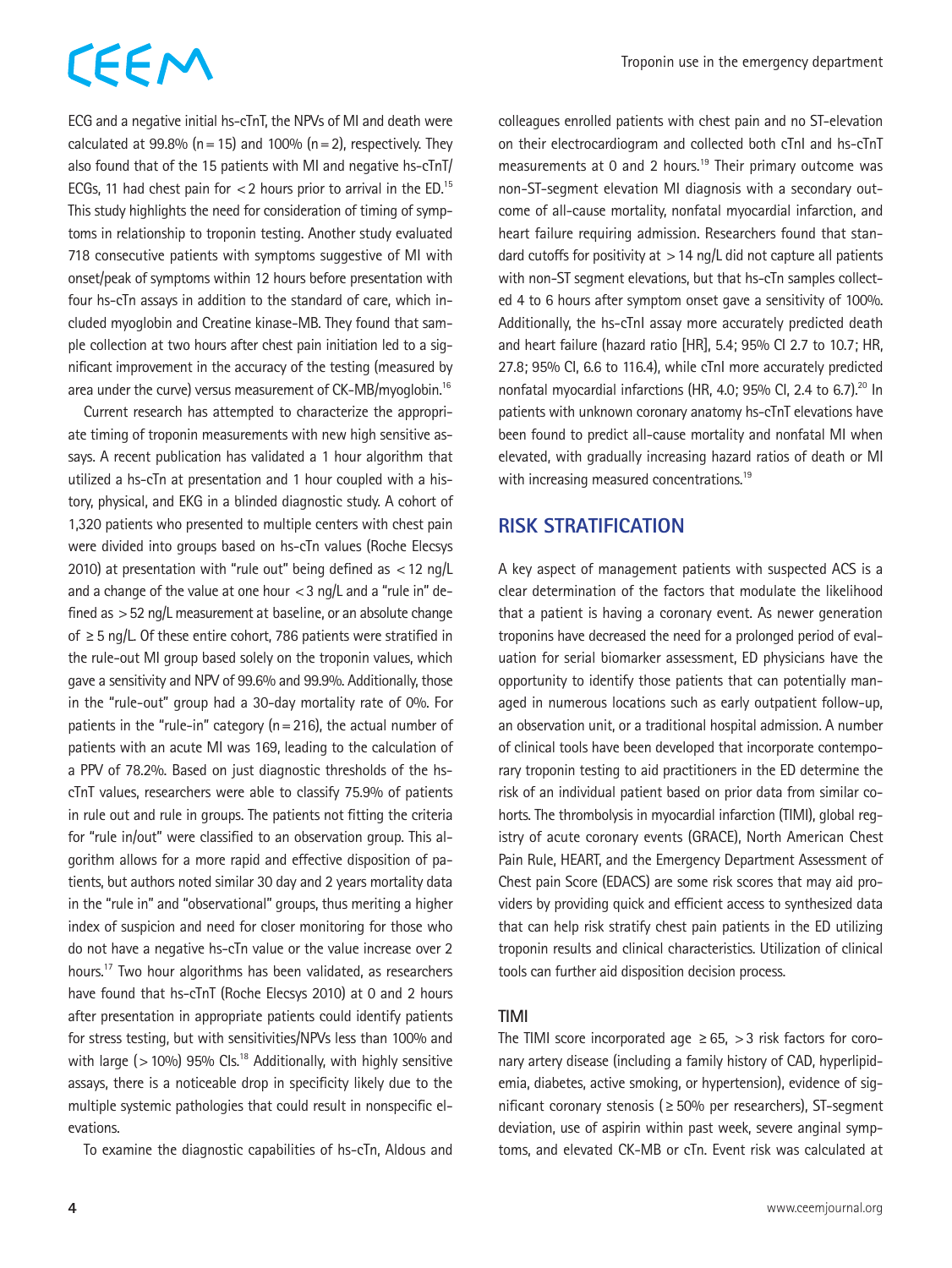4.7% for 0/1, 8.3% for 2, 13.2% for 3, 19.9% for 4, 26.2% for 5, and 40.9% for 6/7 factors being present. Providers can then utilize the patient's risk of adverse outcomes to help determine treatment options and disposition.<sup>21</sup>

#### **GRACE**

Researchers utilized the GRACE cohort to determine risk of death or nonfatal MI within six months from initial presentation in patients who came to hospitals with ACS. They found that 9 characteristics such as age, history of CHF, Killip class, peripheral vascular disease, pulse, systolic blood pressure, ST segment deviation, physical exam findings such as presence or absence of CHF findings, in addition to presentation creatinine level and abnormal cardiac enzymes helped determine this risk based on end-point analysis from 43,810 patients (21,688 in derivation, 22,122 in validation). The GRACE score picks up where prior scores have left off by accounting for comorbidities such as CHF that could confound risk analysis in other models.22

#### **HEART**

The HEART score aims to characterize the physician reasoning to admit patients to a coronary care unit from the ED in addition to determining predictors of negative outcomes including MI, coronary artery bypass graph/percutaneous coronary intervention (CABG/PCI), and death. Unlike the TIMI and GRACE score it was derived from an ED population presenting with chest pain and not patients already identified as having ACS. The study assigned scores of 0–2 to a patient's history, EKG (with ST-segment elevation myocardial infarction patients excluded), age, risk factors (diabetes mellitus, active smoking, hypertension, hyperlipidemia, and family history of obesity and coronary artery disease), and elevated cTnI, with each category serving as the first letter of the acronym of the risk score. Researchers determined that HEART scores of 0−3 had a risk of incurring an MI/needing PCI or CABG/death of 2.5%, versus 20.3% at 4 to 6 points and 72.7% at ≥7 points.<sup>23</sup>

#### **North American Chest Pain Rules**

The North American Chest Pain Rules were developed to identify patients who merit invasive testing/close follow up. The absence of 5 particular characteristics (new ischemia on EKG, history of CAD, typical ACS pain, positive initial troponin, and age  $\leq 40$  or age 41 to 50 with second negative troponin within six hours) led to a high sensitivity (100% as calculated by researchers) in detecting ACS events in 30 days. The study is limited due to the need for close follow up within 30 days, which may be limited in certain settings. However, in settings where a "chest pain observation unit" is a prolonged stay in an ED bed, these rules allow for more

#### **EDACS**

Researchers developed the EDACS to identify patients with elevated short-term risk of major adverse cardiac events (MACE). Researchers found that male gender, age (per 5 years), history of CAD or known risk factors (defined as premature CAD, dyslipidemia, diabetes, hypertension, active smoker), the presence of diaphoresis or pain radiating to arm or shoulder, or the worsening/ reproducibility of pain with palpation or inspiration. Based on the assigned point values for the above characteristics, an EKG with no ischemic changes, and two negative troponin measurements, patients are classified as "low risk" of MACE at 30 days and may be eligible for discharge at two hours.25

#### **COMBINATION OF RISK SCORE AND hs-cTn**

A number of recent publications have discussed the development and implementation of protocols requiring using cTn or hs-cTn in chest pain patients. The 2-hour accelerated diagnostic protocol to assess patients with chest pain symptoms using contemporary troponins as the only biomarker (2-Hour Accelerated Diagnostic Protocol to Assess Patients With Chest Pain Symptoms Using Contemporary Troponins as the Only Biomarker, ADAPT) trial examined the utility of two troponin measurements at 0 and 2 hours in addition to history and EKG findings to define a group of lowrisk patients that would be suitable for discharge with close outpatient follow up. Patients with a low pre-test probability of ACS determined by a TIMI score of 0, no ischemic EKG changes, and cTnI levels below institutional cutoff levels were deemed "low risk" of MACE at 30 days. Of the 1,975 patients examined in the study,  $20\%$  (n = 392) were low risk, with 0.25% of the low risk patients ( $n=1$ ) having a MACE at 30 days. This gave a sensitivity of 99.7% (95% CI, 98.1% to 99.9%) and an NPV of 99.7% (95% CI, 98.6% to 100%).26

Cullen and researchers later validated an accelerated diagnostic protocol similar to that in the ADAPT trial but instead utilized hs-cTnI measurements at 0 and 2 hours. Researchers evaluated 1,635 patients and grouped them based on TIMI score of 0 or  $\leq$  1 and negative hs-cTnI (defined as  $<$  26.2 ng/L) and an EKG without ischemic changes. For patients with all of these "low risk" criteria (TIMI=0, n=230; TIMI  $\leq$  1, n=351), they found a 30 day MACE rate of 0% and 0.8%, respectively. This allowed for a sensitivity and NPV calculation of 100% (95% CI, 98.5% to 100%) and 100% (95% CI, 98.8% to 100%) for TIMI = 0. For TIMI ≤ 1, the sensitivity was 99.2% (95% CI, 97.1% to 99.8%) and 99.7 (95% CI, 98.9% to 99.9%). This supported the use of hs-cTnI as-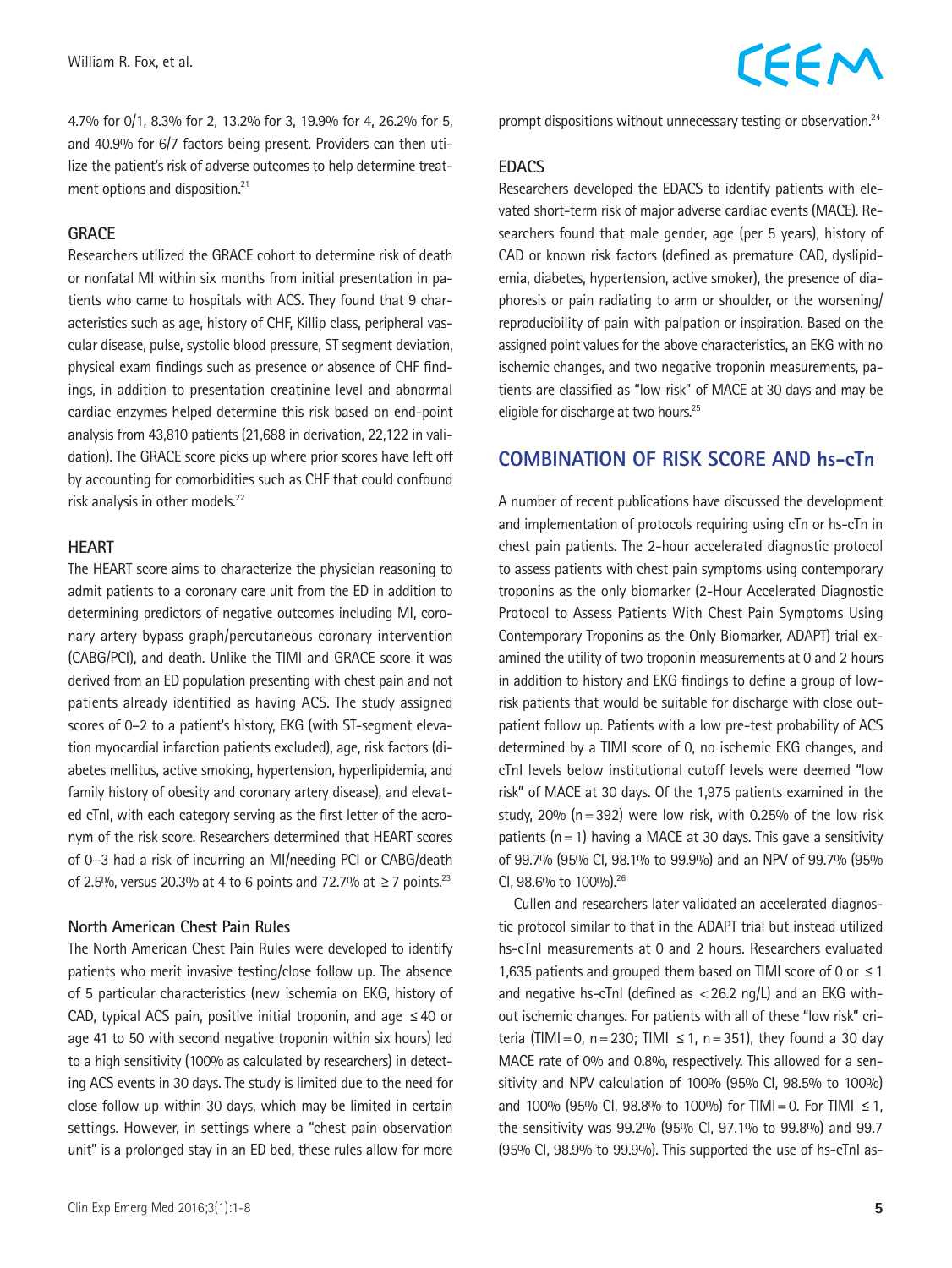says in accelerated diagnostic protocols. Of note, a comparison of the sensitivities for patients with a TIMI score of 0 and no EKG changes between the ADAPT trial and this paper showed a significant overlap of the 95% CIs when measuring serial cTn (for AD-APT) and hs-cTnI. This is particularly important for physicians who may utilize both hs-cTn and cTn measurements in their practice, as any advantage of utilizing a hs-cTn measurement may be limited if the clinical appearance or presentation of the patient necessitates a two-troponin measurement.<sup>27</sup>

Carlton et al.<sup>28</sup> attempted to merge troponin measurements with risk scoring when he and authors combined hs-cTnT and hscTnI (Roche Elecsys high sensitivity troponin T assay and Abbott Architect Stat high sensitivity Troponin-I assay, respectively) measurements with TIMI, HEART, Vancouver Chest Pain Risk Scores, modified Goldman, and GRACE scores. Their goal was to attain a 99.5% NPV while identifying 30% of patients for immediate discharge due to low-risk status. Their end point was acute MI in 30 days. They evaluated 959 patients with hs-cTnT (79 of which were determined to have an acute MI) and 867 patients with hs-cTnI (66 of which were determined to have an acute MI). They found that the combination of hs-cTn testing and risk stratification (specifically combinations of hs-cTnT and a TIMI score  $\leq 1$  and a modified Goldman score of ≤1 or the hs-cTnI and a TIMI score of 0 and a HEART score  $\leq$  3) has the potential to achieve their set goals at the expense of specificity/PPVs. Their study was limited, however, because the CIs of these combinations fell below the thresholds of 99.5% NPV and 30% suitable for discharge. Additionally, the study population was limited due to the restriction of patients with ischemic changes on EKG and those with other ischemic endpoints, such as unstable angina.28

In a separate study, Carlton et al.<sup>29</sup> built on prior research to develop the Triage Rule-out Using high-Sensitivity Troponin (TRUST) ADP study. The goal was to generate an ADP with only one troponin measurement. Researchers had utilized a non-ischemic EKG, a modified Goldman score of  $\leq$  1, and a negative hs-cTnT described as <14 ng/L measured at presentation. Primary and secondary end points were the presence of acute MI and MACE at 30 days from index visit, respectively. The study resulted in 382/960 patients being classified as "low risk", with primary/secondary sensitivities and NPVs of 98.8 (95% CI, 92.4% to 99.9%)/99.0 (95% CI, 93.7% to 99.9%) and 99.7 (95% CI, 98.4% to 100%)/99.7 (95% Cl, 98.4% to 100%). Changing the cutoff value of  $hs\text{-}cTnT < 5$ ng/L allowed for a sensitivity and NPV of 100% for the primary outcome (with 95% CI, 94.3% to 100% and 98.3% to 100%, respectively). For the secondary outcome, the sensitivity and NPV were calculated at 96.8 (95% CI, 90.6% to 99.2%) and 98.9 (95% CI, 96.7% to 99.7%) at the lower hs-cTnT value.

As new cardiac markers are identified, investigators are still working toward the identification of the optimal marker combination in those patients identified as low risk by clinical tools that allow rapid disposition. In a study by Mockel et al. $30$  patients with GRACE <140 and no recurrent chest pain, investigators suggest that a single negative cTnT and negative copeptin level can identify patients who can be safely discharged. Studies are also been doing to look at hs-cTn levels less than the limit of detection and suggest that levels below this threshold may identify patients appropriate for early discharge.<sup>31</sup>

#### **SUMMARY RECOMMENDATIONS**

Careful consideration of the data and analyses presented in the previously-discussed papers has allowed for the generation of the following summary recommendations specifically relating to troponin measurements in the ED as part of the management of patients with suspected ACS. It is important for practitioners to remember that although cTn measurements detect varying concentrations of proteins normally sequestered within cardiac tissue, the release of those proteins are not always a result of ACS. Care must be taken to avoid treating every patient with chest pain as a potential ACS case especially with elevated troponins but a history concerning for alternate causes of chest pain (i.e., pulmonary embolism). The history and physical exam will not only help risk stratification to determine if the patient is eligible for early discharge, but can also aid providers in investigating whether the chest pain is related to ACS or another pathologic cause. Furthermore, the appropriate interpretation of the troponin is not simply binary (elevated versus normal) and may involve trending in patients who have risk factors for ACS. For patients that require trending, conventional troponin measurements may be sufficient, as there is no significant increase in NPV when comparing serial cTn and hs-cTn measurements. Ideally, sample collection will occur 4-6 hours after pain begins. Additionally, the degree of elevation can be significant, as increased hs-cTn elevations can correlate to increased hazard ratios for death and nonfatal myocardial infarction. With the anticipated dissemination of hs-cTn assays in the United States, it is important to remember the importance of the history and physical examination in determining the etiology of the elevation and how risk stratification scores may help physicians generate dispositions for patients with chest pain.

#### **CONCLUSION**

This review discussed a number of primary resources describing the use of troponin assays in the ED. A number of considerations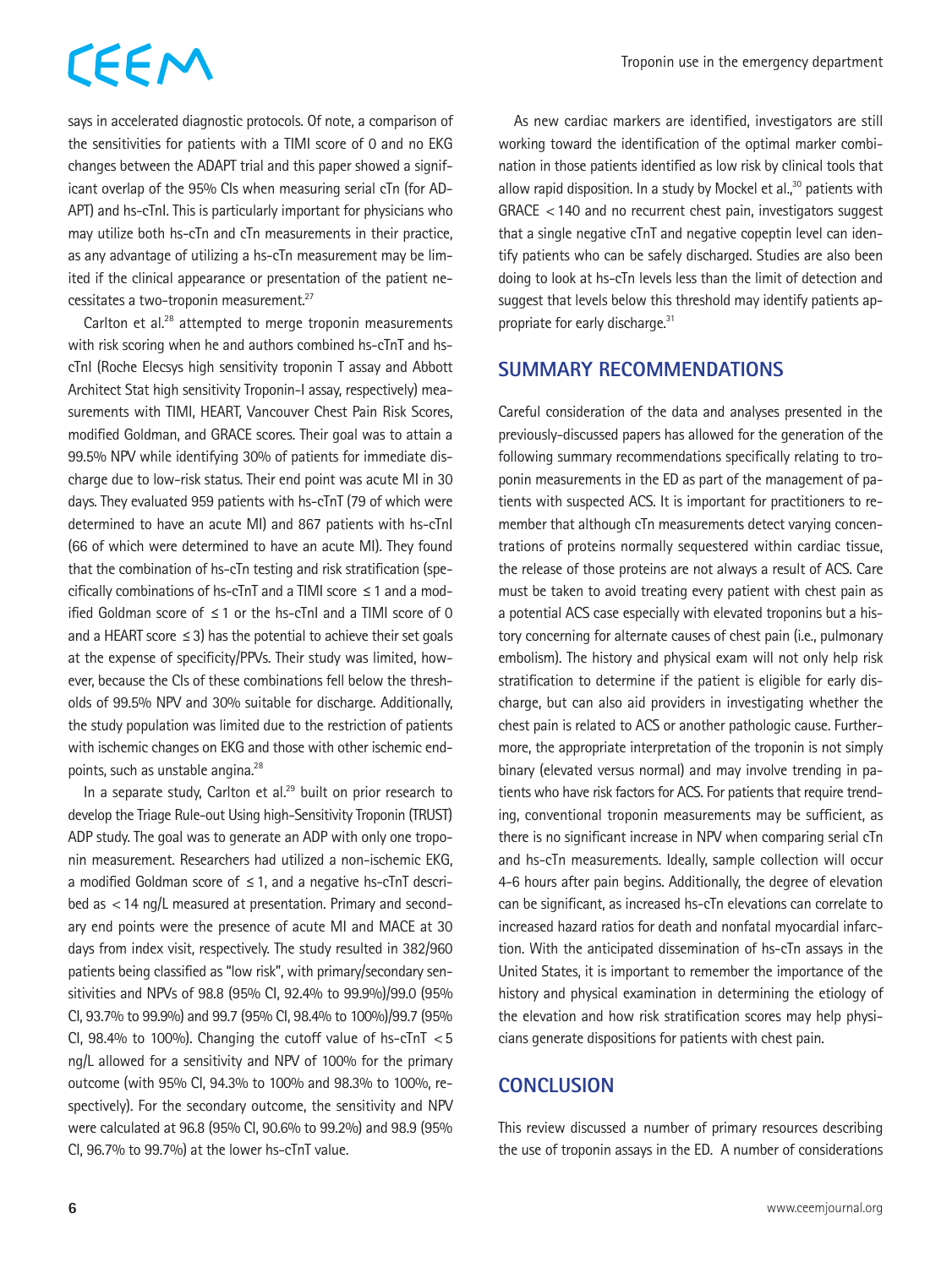must be made when utilizing troponin assays in diagnosing ACS. Conventional troponin timing depends on the onset of chest pain relative to ED presentation. High sensitivity troponin assays are designed to detect troponin concentrations at levels that were previously undetectable. Troponin assay use (either high sensitivity or conventional) coupled with appropriate risk stratification will help identify patients at increased risk for ACS.

#### **CONFLICT OF INTEREST**

Dr. Diercks has institutional funding for research from Siemons and Roche.

#### **REFERENCES**

- 1. Niska R, Bhuiya F, Xu J. National Hospital Ambulatory Medical Care Survey: 2007 emergency department summary. Natl Health Stat Report 2010;(26):1-31.
- 2. Thygesen K, Alpert JS, White HD, et al. Universal definition of myocardial infarction. Circulation 2007;116:2634-53.
- 3. Lewandrowski K, Chen A, Januzzi J. Cardiac markers for myocardial infarction. A brief review. Am J Clin Pathol 2002;118 Suppl:S93-9.
- 4. Kehl DW, Iqbal N, Fard A, Kipper BA, De La Parra Landa A, Maisel AS. Biomarkers in acute myocardial injury. Transl Res 2012; 159:252-64.
- 5. White HD. Pathobiology of troponin elevations: do elevations occur with myocardial ischemia as well as necrosis? J Am Coll Cardiol 2011;57:2406-8.
- 6. Katus HA, Remppis A, Scheffold T, Diederich KW, Kuebler W. Intracellular compartmentation of cardiac troponin T and its release kinetics in patients with reperfused and nonreperfused myocardial infarction. Am J Cardiol 1991;67:1360-7.
- 7. Talebi S, Ferra RM, Tedla S, et al. Hazards with ordering troponin in patients with low pretest probability of acute coronary syndrome. Am J Emerg Med 2015;33:1258-60.
- 8. Yiadom MY, Jarolim P, Jenkins C, Melanson SE, Conrad M, Kosowsky JM. Diagnostic implications of an elevated troponin in the emergency department. Dis Markers 2015;2015:157812.
- 9. Collinson P. Detecting cardiac events: state-of-the-art. Ann Clin Biochem 2015;52(Pt 6):702-4.
- 10. Nagurney JT, Brown DF, Chae C, et al. The sensitivity of cardiac markers stratified by symptom duration. J Emerg Med 2005; 29:409-15.
- 11. Than M, Aldous S, Lord SJ, et al. A 2-hour diagnostic protocol for possible cardiac chest pain in the emergency department: a randomized clinical trial. JAMA Intern Med 2014;174:51-8.

## CEEM

- 12. Lipinski MJ, Baker NC, Escarcega RO, et al. Comparison of conventional and high-sensitivity troponin in patients with chest pain: a collaborative meta-analysis. Am Heart J 2015;169:6- 16.e6.
- 13. Aldous SJ, Florkowski CM, Crozier IG, et al. Comparison of high sensitivity and contemporary troponin assays for the early detection of acute myocardial infarction in the emergency department. Ann Clin Biochem 2011;48(Pt 3):241-8.
- 14. Christ M, Popp S, Pohlmann H, et al. Implementation of high sensitivity cardiac troponin T measurement in the emergency department. Am J Med 2010;123:1134-42.
- 15. Bandstein N, Ljung R, Johansson M, Holzmann MJ. Undetectable high-sensitivity cardiac troponin T level in the emergency department and risk of myocardial infarction. J Am Coll Cardiol 2014;63:2569-78.
- 16. Reichlin T, Hochholzer W, Bassetti S, et al. Early diagnosis of myocardial infarction with sensitive cardiac troponin assays. N Engl J Med 2009;361:858-67.
- 17. Reichlin T, Twerenbold R, Wildi K, et al. Prospective validation of a 1-hour algorithm to rule-out and rule-in acute myocardial infarction using a high-sensitivity cardiac troponin T assay. CMAJ 2015;187:E243-52.
- 18. Aldous S, Pemberton C, Richards AM, Troughton R, Than M. High-sensitivity troponin T for early rule-out of myocardial infarction in recent onset chest pain. Emerg Med J 2012;29: 805-10.
- 19. Hochholzer W, Valina CM, Stratz C, et al. High-sensitivity cardiac troponin for risk prediction in patients with and without coronary heart disease. Int J Cardiol 2014;176:444-9.
- 20. Aldous SJ, Richards M, Cullen L, Troughton R, Than M. Diagnostic and prognostic utility of early measurement with highsensitivity troponin T assay in patients presenting with chest pain. CMAJ 2012;184:E260-8.
- 21. Antman EM, Cohen M, Bernink PJ, et al. The TIMI risk score for unstable angina/non-ST elevation MI: a method for prognostication and therapeutic decision making. JAMA 2000;284: 835-42.
- 22. Fox KA, Dabbous OH, Goldberg RJ, et al. Prediction of risk of death and myocardial infarction in the six months after presentation with acute coronary syndrome: prospective multinational observational study (GRACE). BMJ 2006;333:1091.
- 23. Six AJ, Backus BE, Kelder JC. Chest pain in the emergency room: value of the HEART score. Neth Heart J 2008;16:191-6.
- 24. Hess EP, Brison RJ, Perry JJ, et al. Development of a clinical prediction rule for 30-day cardiac events in emergency department patients with chest pain and possible acute coronary syndrome. Ann Emerg Med 2012;59:115-25.e1.